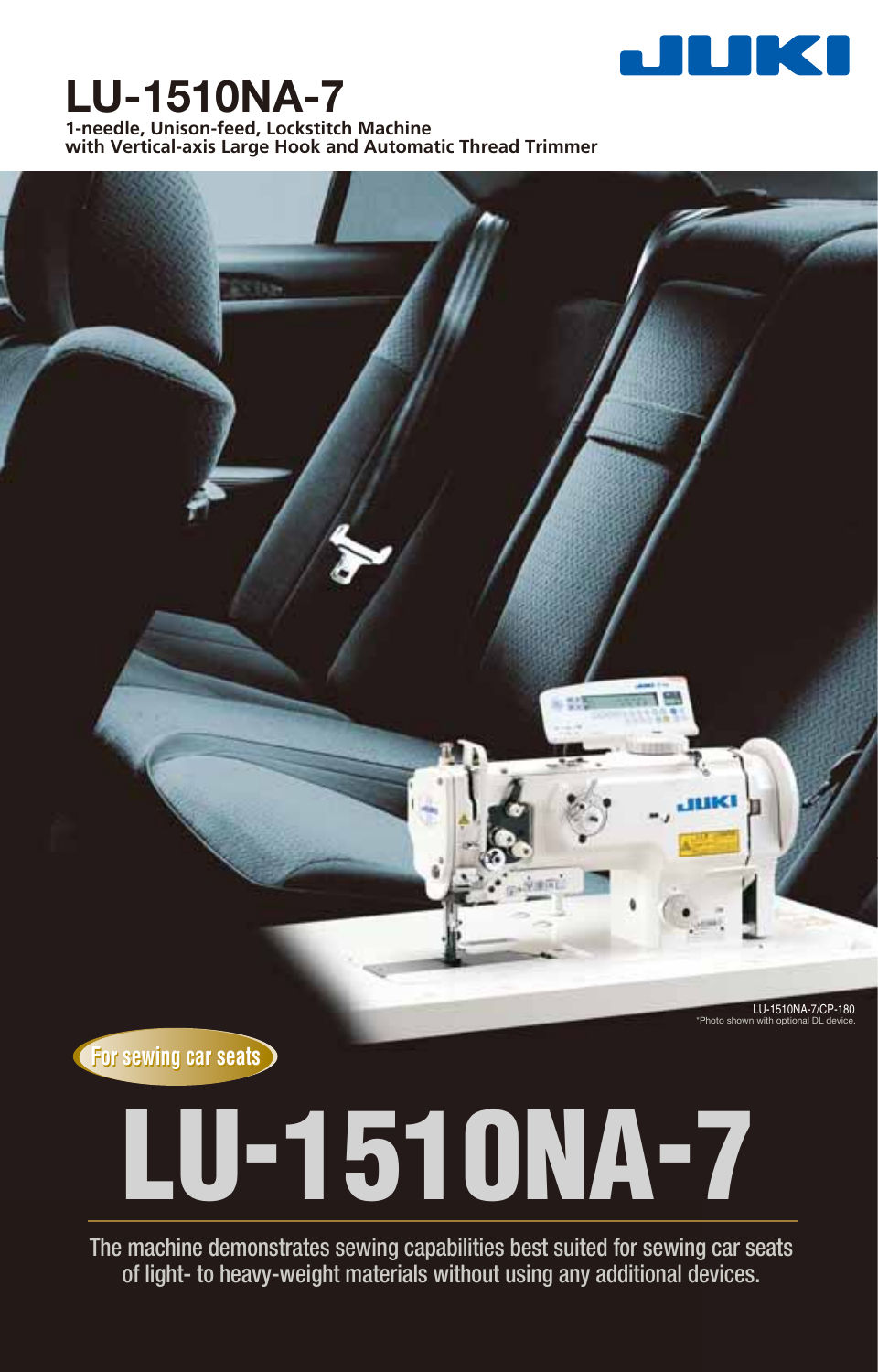

# **Responsiveness to a broader range of materials**



Taking an extreme example, in a process where different types of materials are used or where materials that differ in thickness are used, the machine is able to sew the materials in one shot without adjusting the needle thread tension. The machine, therefore, reduces the load applied to the materials and produces uniformly-tensed stitches with consistency.

# **Adaptable range of sewing**

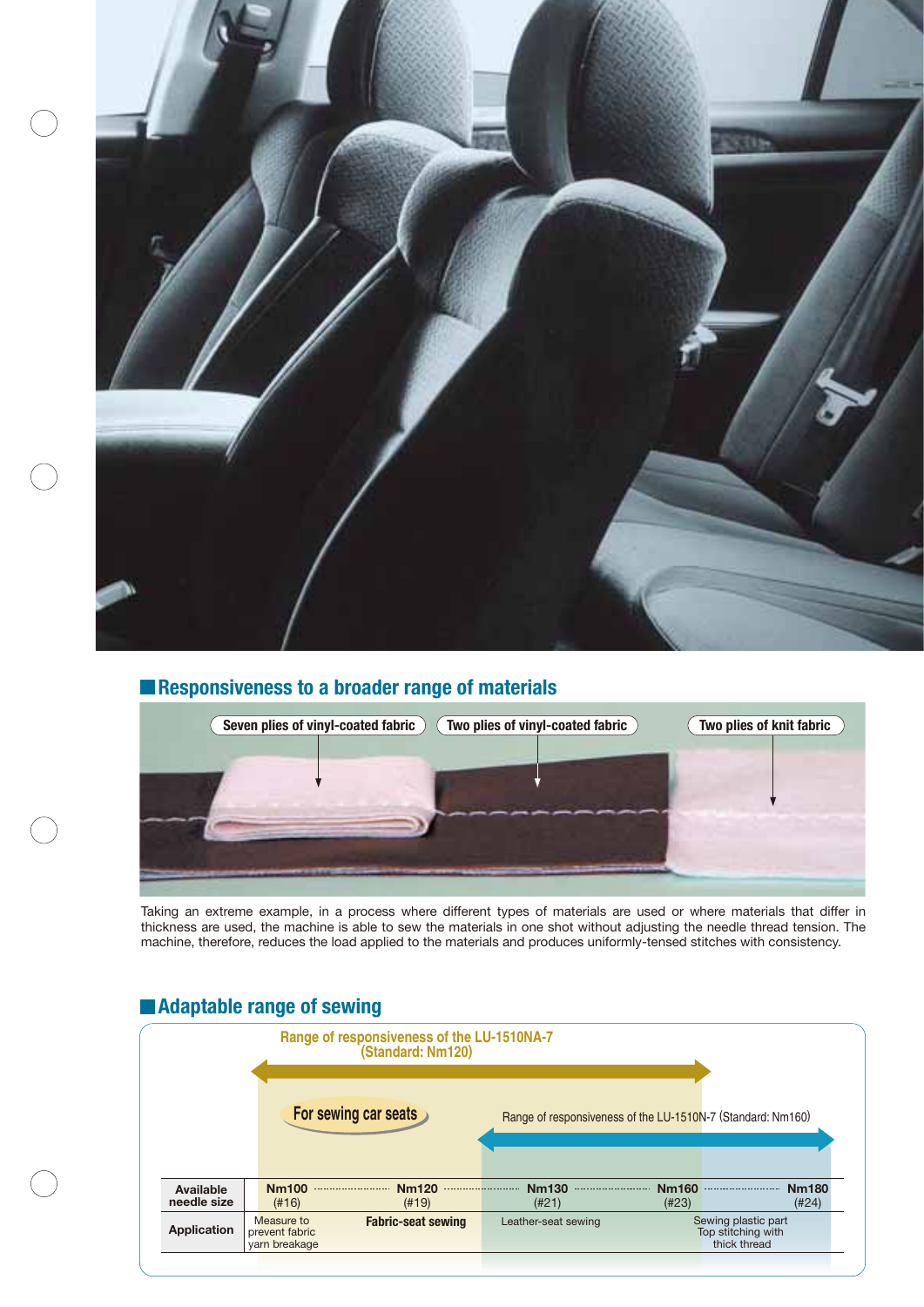# **(For sewing car seats)**

Car seats are intended to keep drivers safe and comfortable. To achieve this purpose, car seats of a good design are required. In addition, specially fabricated materials (such as special light-weight materials) are widely used. The machine is capable of sewing a broader range of materials, from light-weight materials, which are hard for conventional feed dogs to handle and gauges designed for medium- to heavy-weight materials.

# **Features**

- **The machine prevents fabric yarn breakage when using a thin needle.**
- **The machine is able to perform low-tension sewing where less of a load is applied to the material.**

**Comparison of needle-thread tension under the same conditions**



The LU-1510NA-7 is able to consistently sew adequately-tensed stitches with a needle-thread tension that is **"25%"** lower than that of the conventional models. With this feature, the machine is adaptable to light-weight materials and is capable of reducing puckering.

### **Feed dog Classification Standard Option Option Part No.** 40051616 40051615 40041248 **Part** Feed dog (2.5×3.5) Feed dog  $(\phi 2)$ Feed dog (2×3) 目  $\tilde{\vec{3}}$  $\phi$ <sub>2</sub> ო **Shape** 目 2.5 2 Nm120~Nm160 Nm100~Nm120 Nm100~Nm130 **Applicable needle size** #19~#23 #16~#19 #16~#21 **Applicable thread size**#30~#8 #30~#5 #30~#5 • Prevention of needle **Application** breakage when sewing • For thin needle — rigid resin parts

| Throat plate   |              |                                                                                                                       |  |  |  |
|----------------|--------------|-----------------------------------------------------------------------------------------------------------------------|--|--|--|
| Classification | Standard     | Option                                                                                                                |  |  |  |
| Part No.       | 40041238     | 40051724                                                                                                              |  |  |  |
| Part           | Throat plate | Throat plate (without a groove)                                                                                       |  |  |  |
| Shape          |              |                                                                                                                       |  |  |  |
| Application    |              | • Prevention of needle<br>thread breakage caused<br>by the presser foot<br>• Prevention of damage to<br>the materials |  |  |  |

# **LIST OF GAUGE COMPONENTS**

### **Walking foot Presser foot**



| Classification | Standard            |  |
|----------------|---------------------|--|
| Part No.       | 40041243            |  |
| Part           | Presser foot (asm.) |  |
| Shape          | 4.6<br>4.6          |  |